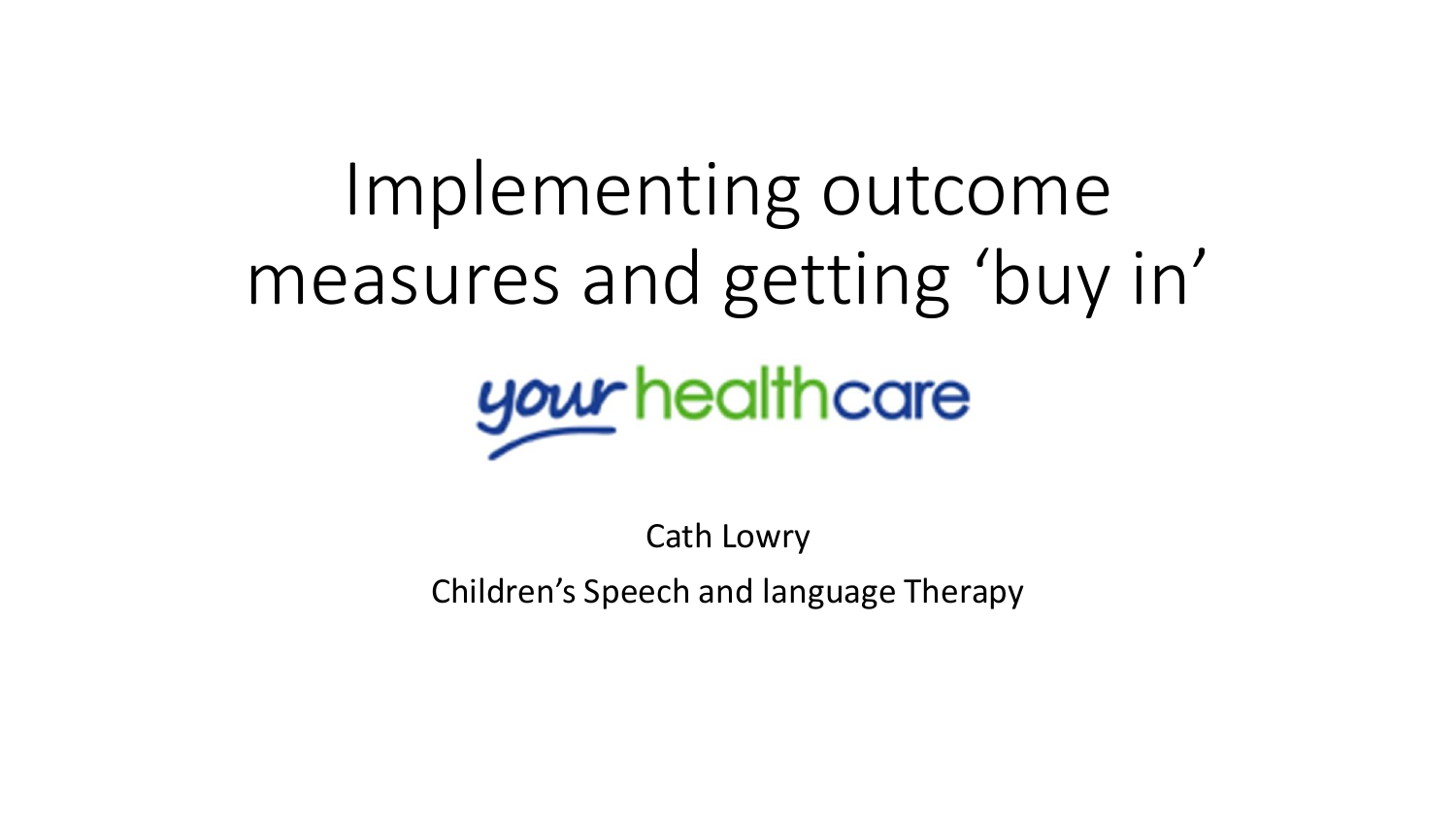

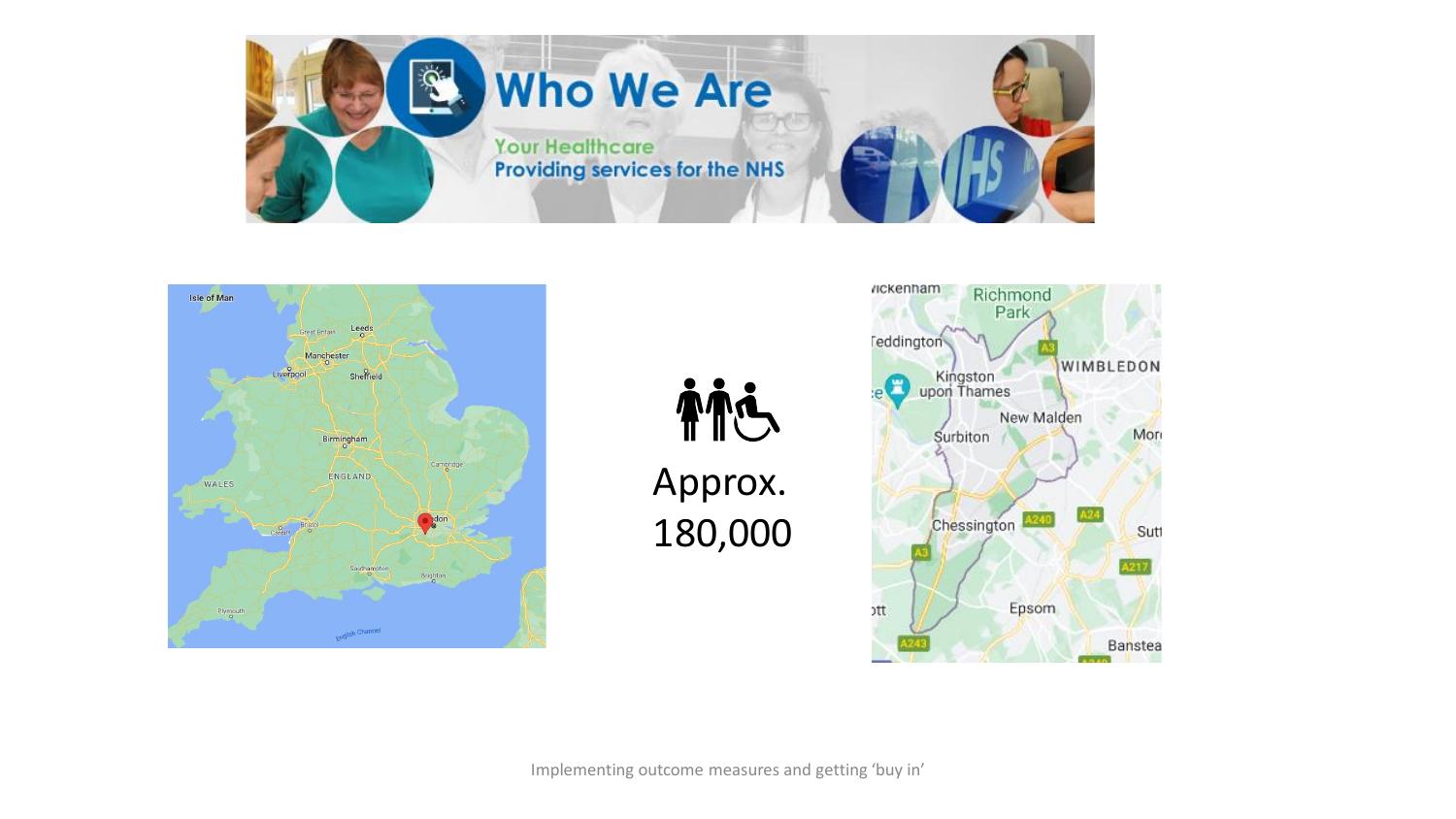

Education Provider Kingston & Richmond Boroughs





Implementing outcome measures and getting 'buy in'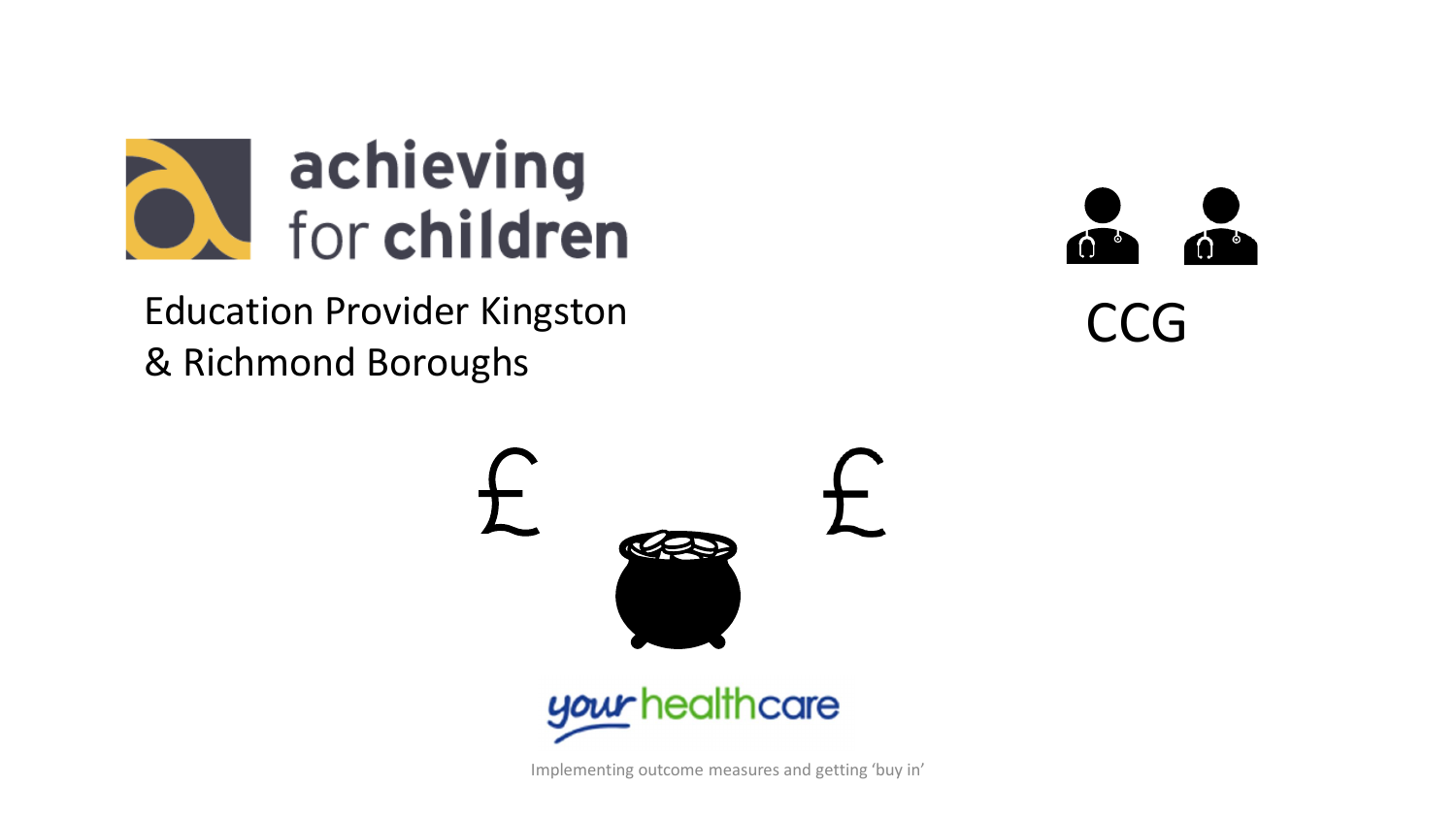# The Key to buy in



Understanding Outcome Based Commissioning (OBC) is a strong reality adopted by many LA and CCGs

Commitment and dedication to TOMs

Identifying key people, key agendas and being "at the table"

Persistent and consistent message to consider "TOMs" as a KPI

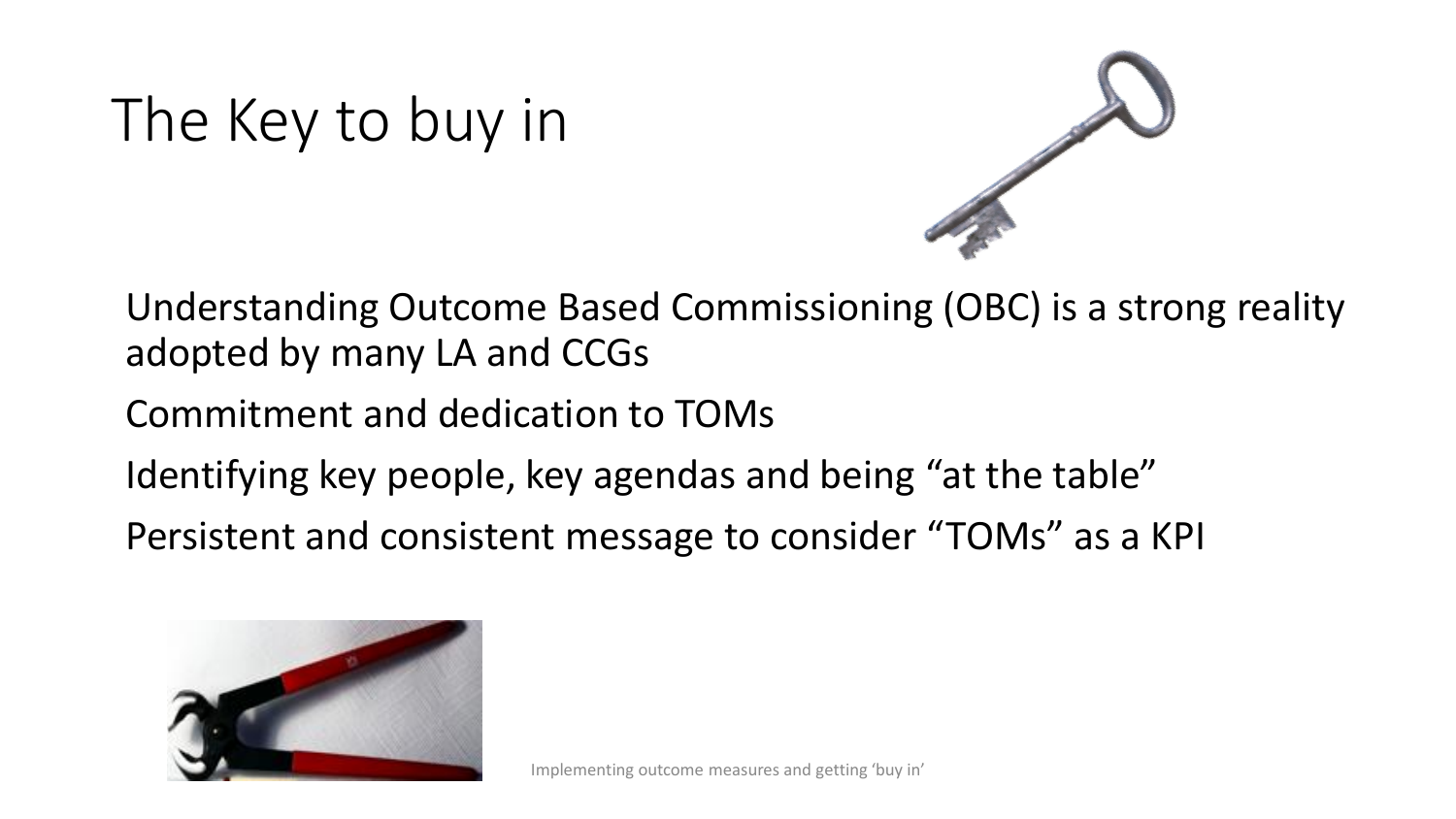## The Pincer Moment



Implementing outcome measures and getting 'buy in'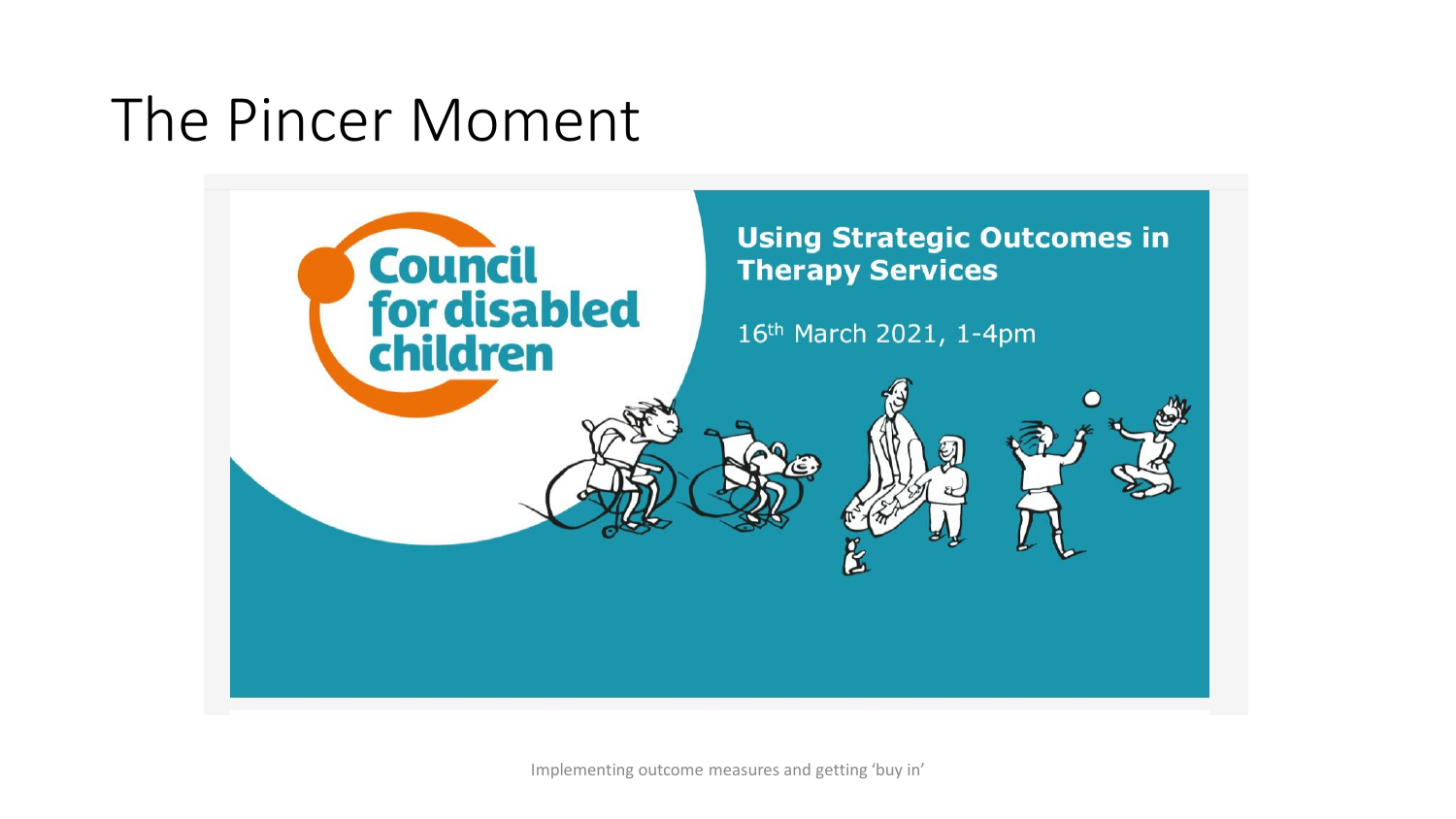

#### CDC personnel in breakout room mentioned TOMS…………

Implementing outcome measures and getting 'buy in'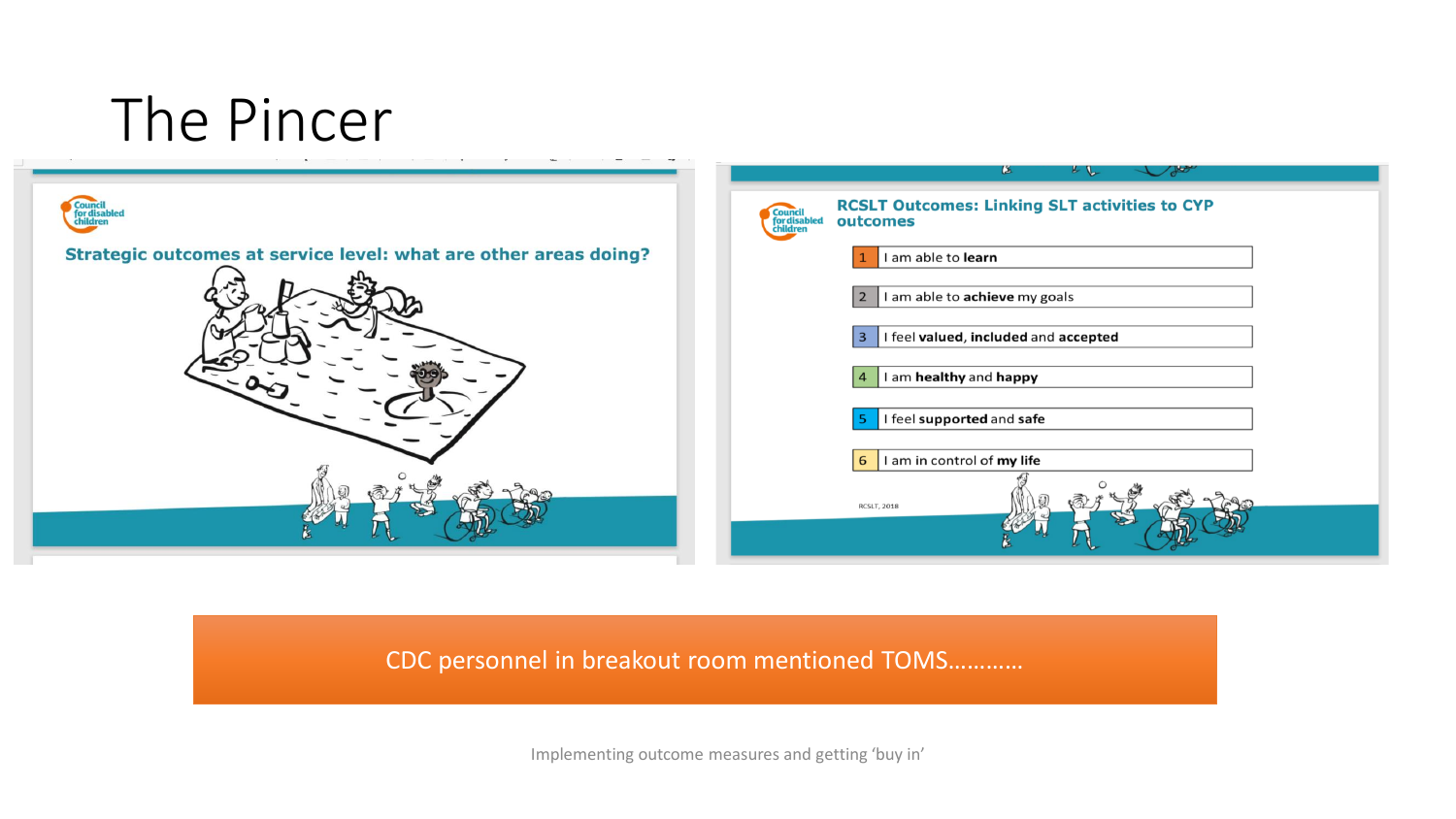Commitment to TOMs allowed our journey …



| <b>Jan 2018</b>                                                                                                       | <b>Sept 2018</b>                                          | <b>April 2019</b> |
|-----------------------------------------------------------------------------------------------------------------------|-----------------------------------------------------------|-------------------|
| Project completed to<br>Implement system to<br>capture Clinical Decisions<br>and measuring outcomes by<br>way of TOMS | Team to use in their practise<br>- TOMS form on CareNotes | <b>ROOT Ready</b> |
| <b>May 2019</b>                                                                                                       | <b>Oct 2020</b>                                           | <b>Now</b>        |
| <b>1st ROOT Submission</b>                                                                                            | <b>Explore TOMS in challenging</b>                        |                   |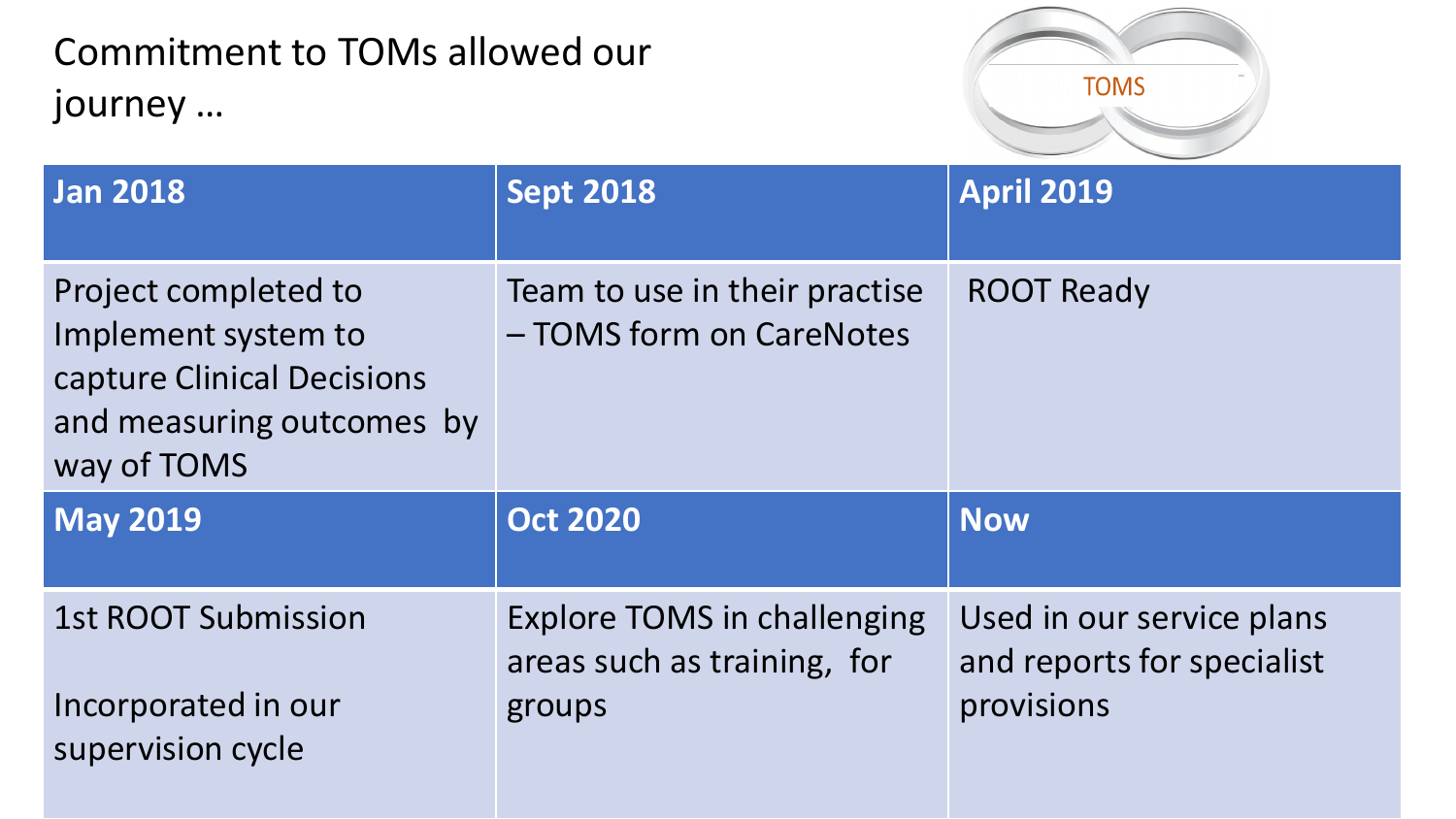### Now In Print!



#### **Therapies- Key Performance Indicators- May 2022**

#### **SPEECH AND LANGUAGE THERAPY**

**Kingston (Your Healthcare) Reviewed and Updated**

| <b>Outcomes</b><br>Scales are used according to the clinical area and have a rating of 0-5 where 0 is the greatest difficulty and 5 is no difficulty                |                                                                                                     |     |           |                                                          |  |
|---------------------------------------------------------------------------------------------------------------------------------------------------------------------|-----------------------------------------------------------------------------------------------------|-----|-----------|----------------------------------------------------------|--|
| Impairment: start and end date for a<br>primary and, if applicable, a secondary<br>scale along with scores at the start and<br>end of the episode of care for.      | Rating scale of 0-5 of the severity of the<br>presenting difficulty                                 | N/A | Quarterly | Therapy Outcomes<br>Measures (TOMs)<br>reported to RCSLT |  |
| Activity: start and end date for a primary<br>and, if applicable, a secondary scale<br>along with scores at the start and end of<br>the episode of care for.        | Rating scale of 0-5 of the impact of that<br>difficulty on communication or eating and<br>drinking. | N/A | Quarterly | Therapy Outcomes<br>Measures (TOMs)<br>reported to RCSLT |  |
| Wellbeing: start and end date for a<br>primary and, if applicable, a secondary<br>scale along with scores at the start and<br>end of the episode of care for.       | Rating scale of 0-5of the impact on<br>mental and emotional wellbeing of the<br>person              | N/A | Quarterly | Therapy Outcomes<br>Measures (TOMs)<br>reported to RCSLT |  |
| <b>Engagement</b>                                                                                                                                                   |                                                                                                     |     |           |                                                          |  |
| Participation: start and end date for a<br>primary and, if applicable, a secondary<br>scale along with scores at the start and<br>end of the episode of care for.   | Rating scale of 0-5 of the level of social<br>engagement and autonomy                               | N/A | Quarterly | Therapy Outcomes<br>Measures (TOMs)<br>reported to RCSLT |  |
| Carer Wellbeing: start and end date for a<br>primary and, if applicable, a secondary<br>scale along with scores at the start and<br>end of the episode of care for. | Rating scale of 0-5 of the impact on<br>mental and emotional wellbeing of the<br>carer              | N/A | Quarterly | Therapy Outcomes<br>Measures (TOMs)<br>reported to RCSLT |  |